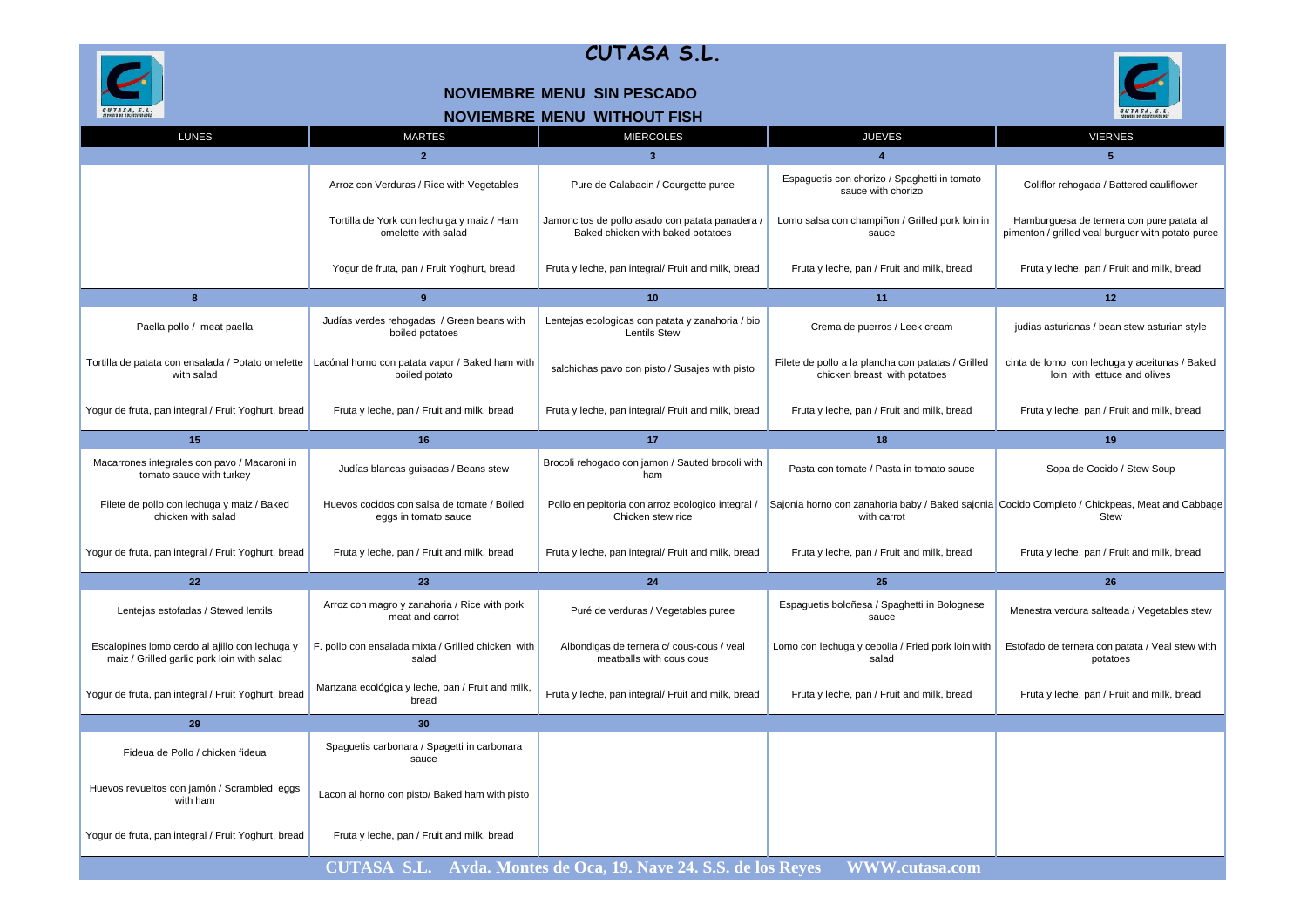

#### **NOVIEMBRE MENU SIN LECHE**



| NOVIEMBRE MENU WITHOUT MILK |
|-----------------------------|
|-----------------------------|

| <b>LUNES</b>                                                                                 | <b>MARTES</b>                                                        | <b>MIÉRCOLES</b>                                                                                         | <b>JUEVES</b>                                                                                               | <b>VIERNES</b>                                                                                      |
|----------------------------------------------------------------------------------------------|----------------------------------------------------------------------|----------------------------------------------------------------------------------------------------------|-------------------------------------------------------------------------------------------------------------|-----------------------------------------------------------------------------------------------------|
|                                                                                              | $\overline{2}$                                                       | $\overline{\mathbf{3}}$                                                                                  | $\overline{4}$                                                                                              | 5                                                                                                   |
|                                                                                              | Arroz con Verduras / Rice with Vegetables                            | Pure de Calabacin / Courgette puree                                                                      | Espaguetis con chorizo / Spaghetti in tomato<br>sauce with chorizo                                          | Coliflor rehogada / Battered cauliflower                                                            |
|                                                                                              | Tortilla de York con lechuiga y maiz / Ham<br>omelette with salad    | Baked chicken with baked potatoes                                                                        | Jamoncitos de pollo asado con patata panadera / Dados rape salsa con champiñon / monkfish dices<br>in sauce | Hamburguesa de ternera con pure patata al<br>pimenton / grilled veal burguer with potato puree      |
|                                                                                              | Postre apto, pan / Suitable dessert, bread                           | Fruta, pan integral/ Fruit, bread                                                                        | Fruta, pan / Fruit, bread                                                                                   | Fruta, pan / Fruit, bread                                                                           |
| $\bf{8}$                                                                                     | 9                                                                    | 10 <sup>1</sup>                                                                                          | 11                                                                                                          | 12 <sup>2</sup>                                                                                     |
| Paella mixta / fish and meat paella                                                          | Judías verdes rehogadas / Green beans with<br>boiled potatoes        | Lentejas ecologicas con patata y zanahoria / bio<br><b>Lentils Stew</b>                                  | Crema de puerros / Leek cream                                                                               | judias asturianas / bean stew asturian style                                                        |
| Tortilla de patata con ensalada / Potato omelette<br>with salad                              | boiled potato                                                        | Lacónal horno con patata vapor / Baked ham with Limanda rebozada con pisto / Baked limanda with<br>pisto | Filete de pollo a la plancha con patatas / Grilled<br>chicken breast with potatoes                          | Ventresca de merluza con lechuga y aceitunas /<br>Baked hake with lettuce and olives                |
| Postre apto, pan / Suitable dessert, bread                                                   | Fruta, pan / Fruit, bread                                            | Fruta, pan integral/ Fruit, bread                                                                        | Fruta, pan / Fruit, bread                                                                                   | Fruta, pan / Fruit, bread                                                                           |
| 15                                                                                           | 16                                                                   | 17 <sup>2</sup>                                                                                          | 18                                                                                                          | 19                                                                                                  |
| Macarrones integrales con pavo / Macaroni in<br>tomato sauce with turkey                     | Judías blancas guisadas / Beans stew                                 | Brocoli rehogado con jamon / Sauted brocoli with<br>ham                                                  | Pasta con tomate / Pasta in tomato sauce                                                                    | Sopa de Cocido / Stew Soup                                                                          |
| Filete de merluza menier con lechuga y maiz /<br>Baked hake with salad                       | Huevos cocidos con salsa de tomate / Boiled<br>eggs in tomato sauce  | Pollo en pepitoria con arroz ecologico integral /<br>Chicken stew rice                                   | with carrot                                                                                                 | Bacalao horno con zanahoria baby / Baked Hake Cocido Completo / Chickpeas, Meat and Cabbage<br>Stew |
| Postre apto, pan / Suitable dessert, bread                                                   | Fruta, pan / Fruit, bread                                            | Fruta, pan integral/ Fruit, bread                                                                        | Fruta, pan / Fruit, bread                                                                                   | Fruta, pan / Fruit, bread                                                                           |
| 22                                                                                           | 23                                                                   | 24                                                                                                       | 25                                                                                                          | 26                                                                                                  |
| Lentejas estofadas / Stewed lentils                                                          | Arroz con magro y zanahoria / Rice with pork<br>meat and carrot      | Puré de verduras / Vegetables puree                                                                      | Espaguetis boloñesa / Spaghetti in Bolognese<br>sauce                                                       | Menestra verdura salteada / Vegetables stew                                                         |
| Escalopines lomo cerdo al ajillo con lechuga y<br>maiz / Grilled garlic pork loin with salad | Merluza a la romana con ensalada mixta /<br>Battered hake with salad | Albondigas de ternera c/ cous-cous / veal<br>meatballs with cous cous                                    | Rabas de calamar con lechuga y cebolla / Fried<br>squid with salad                                          | Estofado de ternera con patata / Veal stew with<br>potatoes                                         |
| Postre apto, pan / Suitable dessert, bread                                                   | Manzana ecológica, pan / Fruit, bread                                | Fruta, pan integral/ Fruit, bread                                                                        | Fruta, pan / Fruit, bread                                                                                   | Fruta, pan / Fruit, bread                                                                           |
| 29                                                                                           | 30                                                                   |                                                                                                          |                                                                                                             |                                                                                                     |
| Fideua de Pollo / chicken fideua                                                             | Spaguetis con tomate / Spagetti in tomato sauce                      |                                                                                                          |                                                                                                             |                                                                                                     |
| Huevos revueltos con jamón / Scrambled eggs<br>with ham                                      | Bacalao asado con pisto/ Baked cod with pisto                        |                                                                                                          |                                                                                                             |                                                                                                     |
| Postre apto, pan / Suitable dessert, bread                                                   | Fruta, pan / Fruit, bread                                            |                                                                                                          |                                                                                                             |                                                                                                     |
|                                                                                              |                                                                      | CUTASA S.L. Avda. Montes de Oca, 19. Nave 24. S.S. de los Reyes                                          | <b>WWW.cutasa.com</b>                                                                                       |                                                                                                     |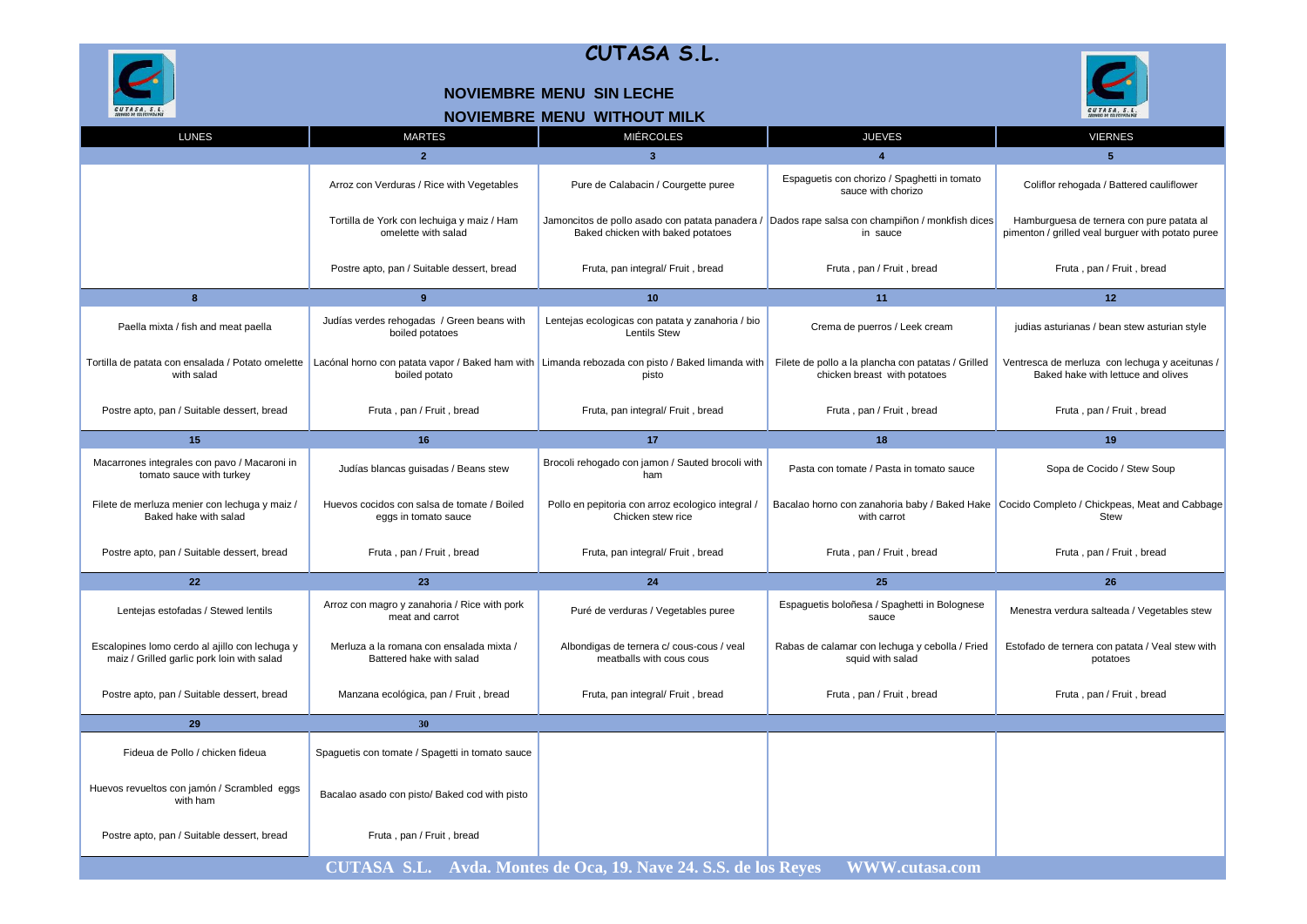

#### **NOVIEMBRE MENU SIN HUEVO**

# CUTASA, S.L.

| <b>NOVIEMBRE MENU WITHOUT EGG</b> |  |  |
|-----------------------------------|--|--|
|                                   |  |  |

| <b>LUNES</b>                                                                                 | <b>MARTES</b>                                                   | <b>MIÉRCOLES</b>                                                                                         | <b>JUEVES</b>                                                                                               | <b>VIERNES</b>                                                                                 |
|----------------------------------------------------------------------------------------------|-----------------------------------------------------------------|----------------------------------------------------------------------------------------------------------|-------------------------------------------------------------------------------------------------------------|------------------------------------------------------------------------------------------------|
|                                                                                              | $\overline{2}$                                                  | $\overline{3}$                                                                                           | $\boldsymbol{\Lambda}$                                                                                      | 5                                                                                              |
|                                                                                              | Arroz con Verduras / Rice with Vegetables                       | Pure de Calabacin / Courgette puree                                                                      | Espaguetis sin huevo con chorizo / Spaghetti in<br>tomato sauce with chorizo                                | Coliflor rehogada / Battered cauliflower                                                       |
|                                                                                              | York plancha con lechuiga y maiz / Grilled ham<br>with salad    | Baked chicken with baked potatoes                                                                        | Jamoncitos de pollo asado con patata panadera / Dados rape salsa con champiñon / monkfish dices<br>in sauce | Hamburguesa de ternera con pure patata al<br>pimenton / grilled veal burguer with potato puree |
|                                                                                              | Yogur de fruta, pan / Fruit Yoghurt, bread                      | Fruta y leche, pan integral/ Fruit and milk, bread                                                       | Fruta y leche, pan / Fruit and milk, bread                                                                  | Fruta y leche, pan / Fruit and milk, bread                                                     |
| 8                                                                                            | 9                                                               | 10                                                                                                       | 11                                                                                                          | 12 <sup>2</sup>                                                                                |
| Paella mixta / fish and meat paella                                                          | Judías verdes rehogadas / Green beans with<br>boiled potatoes   | Lentejas ecologicas con patata y zanahoria / bio<br><b>Lentils Stew</b>                                  | Crema de puerros / Leek cream                                                                               | judias asturianas / bean stew asturian style                                                   |
| Rosti con ensalada / Rosti with salad                                                        | boiled potato                                                   | Lacónal horno con patata vapor / Baked ham with Limanda rebozada con pisto / Baked limanda with<br>pisto | Filete de pollo a la plancha con patatas / Grilled<br>chicken breast with potatoes                          | Ventresca de merluza con lechuga y aceitunas /<br>Baked hake with lettuce and olives           |
| Yogur de fruta, pan integral / Fruit Yoghurt, bread                                          | Fruta y leche, pan / Fruit and milk, bread                      | Fruta y leche, pan integral/ Fruit and milk, bread                                                       | Fruta y leche, pan / Fruit and milk, bread                                                                  | Fruta y leche, pan / Fruit and milk, bread                                                     |
| 15                                                                                           | 16                                                              | 17                                                                                                       | 18                                                                                                          | 19                                                                                             |
| Macarrones sin huevo con pavo / Macaroni in<br>tomato sauce with turkey                      | Judías blancas guisadas / Beans stew                            | Brocoli rehogado con jamon / Sauted brocoli with<br>ham                                                  | Pasta sin huevo con tomate / Pasta in tomato<br>sauce                                                       | Sopa de Cocido sin huevo / Stew Soup                                                           |
| Filete de merluza menier con lechuga y maiz /<br>Baked hake with salad                       | Rosti con salsa de tomate / Rosti in tomato sauce               | Pollo en pepitoria con arroz ecologico integral /<br>Chicken stew rice                                   | Bacalao horno con zanahoria baby / Baked Hake<br>with carrot                                                | Cocido Completo / Chickpeas, Meat and Cabbage<br><b>Stew</b>                                   |
| Yogur de fruta, pan integral / Fruit Yoghurt, bread                                          | Fruta y leche, pan / Fruit and milk, bread                      | Fruta y leche, pan integral/ Fruit and milk, bread                                                       | Fruta y leche, pan / Fruit and milk, bread                                                                  | Fruta y leche, pan / Fruit and milk, bread                                                     |
| 22                                                                                           | 23                                                              | 24                                                                                                       | 25                                                                                                          | 26                                                                                             |
| Lentejas estofadas / Stewed lentils                                                          | Arroz con magro y zanahoria / Rice with pork<br>meat and carrot | Puré de verduras / Vegetables puree                                                                      | Espaguetis sin huevo boloñesa / Spaghetti in<br>Bolognese sauce                                             | Menestra verdura salteada / Vegetables stew                                                    |
| Escalopines lomo cerdo al ajillo con lechuga y<br>maiz / Grilled garlic pork loin with salad | Merluza horno con ensalada mixta / Battered hake<br>with salad  | Albondigas de ternera c/ cous-cous / veal<br>meatballs with cous cous                                    | calamar con lechuga y cebolla / Fried squid with<br>salad                                                   | Estofado de ternera con patata / Veal stew with<br>potatoes                                    |
| Yogur de fruta, pan integral / Fruit Yoghurt, bread                                          | Manzana ecológica y leche, pan / Fruit and milk,<br>bread       | Fruta y leche, pan integral/ Fruit and milk, bread                                                       | Fruta y leche, pan / Fruit and milk, bread                                                                  | Fruta y leche, pan / Fruit and milk, bread                                                     |
| 29                                                                                           | 30                                                              |                                                                                                          |                                                                                                             |                                                                                                |
| Arroz de Pollo / chicken rice                                                                | Spaguetis sin huevo carbonara / Spagetti in<br>carbonara sauce  |                                                                                                          |                                                                                                             |                                                                                                |
| Lacon asado / Baked ham with ham                                                             | Bacalao asado con pisto/ Baked cod with pisto                   |                                                                                                          |                                                                                                             |                                                                                                |
| Yogur de fruta, pan integral / Fruit Yoghurt, bread                                          | Fruta y leche, pan / Fruit and milk, bread                      |                                                                                                          |                                                                                                             |                                                                                                |
|                                                                                              |                                                                 | <b>CUTASA S.L.</b> Avda. Montes de Oca, 19. Nave 24. S.S. de los Reyes                                   | <b>WWW.cutasa.com</b>                                                                                       |                                                                                                |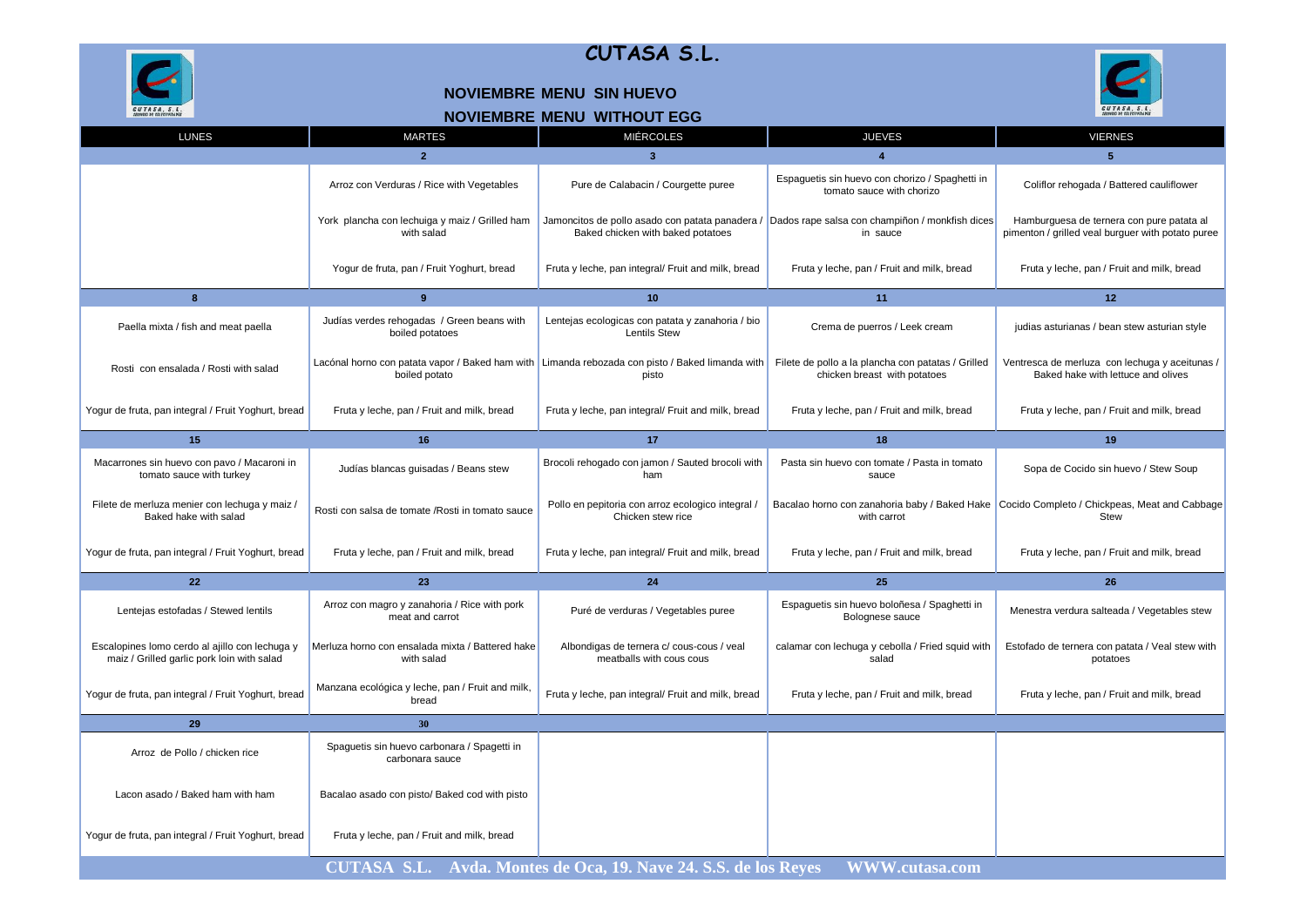



 $\overline{\mathcal{L}}$ 

CUTASA, S.L.



#### **NOVIEMBRE MENU SIN LEGUMBRE**

#### **NOVIEMBRE MENU WITHOUT LEGUME**

| <b>LUNES</b>                                                                                 | <b>MARTES</b>                                                        | <b>MIÉRCOLES</b>                                                                                         | <b>JUEVES</b>                                                                                               | <b>VIERNES</b>                                                                                 |
|----------------------------------------------------------------------------------------------|----------------------------------------------------------------------|----------------------------------------------------------------------------------------------------------|-------------------------------------------------------------------------------------------------------------|------------------------------------------------------------------------------------------------|
|                                                                                              | $\overline{2}$                                                       | $\overline{3}$                                                                                           |                                                                                                             | $\overline{5}$                                                                                 |
|                                                                                              | Arroz con Verduras / Rice with Vegetables                            | Pure de Calabacin / Courgette puree                                                                      | Espaguetis con chorizo / Spaghetti in tomato<br>sauce with chorizo                                          | Coliflor rebozada / Battered cauliflower                                                       |
|                                                                                              | Tortilla de York con lechuiga y maiz / Ham<br>omelette with salad    | Baked chicken with baked potatoes                                                                        | Jamoncitos de pollo asado con patata panadera / Dados rape salsa con champiñon / monkfish dices<br>in sauce | Hamburguesa de ternera con pure patata al<br>pimenton / grilled veal burguer with potato puree |
|                                                                                              | Yogur de fruta, pan / Fruit Yoghurt, bread                           | Fruta y leche, pan integral/ Fruit and milk, bread                                                       | Fruta y leche, pan / Fruit and milk, bread                                                                  | Fruta y leche, pan / Fruit and milk, bread                                                     |
| 8                                                                                            | 9                                                                    | 10                                                                                                       | 11                                                                                                          | 12 <sup>2</sup>                                                                                |
| Paella mixta / fish and meat paella                                                          | Pure de verdura / Vegetables puree                                   | Pasta salteada / Sauted pasta                                                                            | Crema de puerros / Leek cream                                                                               | Arroz con tomate / Rice in tomato sauce                                                        |
| Tortilla de patata con ensalada / Potato omelette<br>with salad                              | boiled potato                                                        | Lacónal horno con patata vapor / Baked ham with Limanda rebozada con pisto / Baked limanda with<br>pisto | Filete de pollo a la plancha con patatas / Grilled<br>chicken breast with potatoes                          | Ventresca de merluza con lechuga y aceitunas /<br>Baked hake with lettuce and olives           |
| Yogur de fruta, pan integral / Fruit Yoghurt, bread                                          | Fruta y leche, pan / Fruit and milk, bread                           | Fruta y leche, pan integral/ Fruit and milk, bread                                                       | Fruta y leche, pan / Fruit and milk, bread                                                                  | Fruta y leche, pan / Fruit and milk, bread                                                     |
| 15                                                                                           | 16                                                                   | 17                                                                                                       | 18                                                                                                          | 19                                                                                             |
| Macarrones integrales con pavo / Macaroni in<br>tomato sauce with turkey                     | Champiñones salteados / Sauted mushrooms                             | Brocoli rehogado con jamon / Sauted brocoli with<br>ham                                                  | Lasaña de carne / Meat Lasagna                                                                              | Sopa de Cocido / Stew Soup                                                                     |
| Filete de merluza menier con lechuga y maiz /<br>Baked hake with salad                       | Huevos cocidos con salsa de tomate / Boiled<br>eggs in tomato sauce  | Pollo en pepitoria con arroz ecologico integral /<br>Chicken stew rice                                   | Bacalao horno con zanahoria baby / Baked Hake<br>with carrot                                                | Cocido Completo sin garbanzo / Chickpeas, Meat<br>and Cabbage Stew                             |
| Yogur de fruta, pan integral / Fruit Yoghurt, bread                                          | Fruta y leche, pan / Fruit and milk, bread                           | Fruta y leche, pan integral/ Fruit and milk, bread                                                       | Fruta y leche, pan / Fruit and milk, bread                                                                  | Fruta y leche, pan / Fruit and milk, bread                                                     |
| 22                                                                                           | 23                                                                   | 24                                                                                                       | 25                                                                                                          | 26                                                                                             |
| Patatas guisadas / Potato stew                                                               | Arroz con magro y zanahoria / Rice with pork<br>meat and carrot      | Puré de verduras / Vegetables puree                                                                      | Espaguetis boloñesa / Spaghetti in Bolognese<br>sauce                                                       | Menestra verdura salteada sin guisante /<br>Vegetables stew                                    |
| Escalopines lomo cerdo al ajillo con lechuga y<br>maiz / Grilled garlic pork loin with salad | Merluza a la romana con ensalada mixta /<br>Battered hake with salad | Albondigas de ternera c/ cous-cous / veal<br>meatballs with cous cous                                    | Rabas de calamar con lechuga y cebolla / Fried<br>squid with salad                                          | Estofado de ternera con patata / Veal stew with<br>potatoes                                    |
| Yogur de fruta, pan integral / Fruit Yoghurt, bread                                          | Manzana ecológica y leche, pan / Fruit and milk,<br>bread            | Fruta y leche, pan integral/ Fruit and milk, bread                                                       | Fruta y leche, pan / Fruit and milk, bread                                                                  | Fruta y leche, pan / Fruit and milk, bread                                                     |
| 29                                                                                           | 30                                                                   |                                                                                                          |                                                                                                             |                                                                                                |
| Fideua de Pollo / chicken fideua                                                             | Spaguetis carbonara / Spagetti in carbonara<br>sauce                 |                                                                                                          |                                                                                                             |                                                                                                |
| Huevos revueltos con jamón / Scrambled eggs<br>with ham                                      | Bacalao asado con pisto/ Baked cod with pisto                        |                                                                                                          |                                                                                                             |                                                                                                |
| Yogur de fruta, pan integral / Fruit Yoghurt, bread                                          | Fruta y leche, pan / Fruit and milk, bread                           |                                                                                                          |                                                                                                             |                                                                                                |
|                                                                                              |                                                                      | CUTASA S.L. Avda. Montes de Oca, 19. Nave 24. S.S. de los Reyes                                          | <b>WWW.cutasa.com</b>                                                                                       |                                                                                                |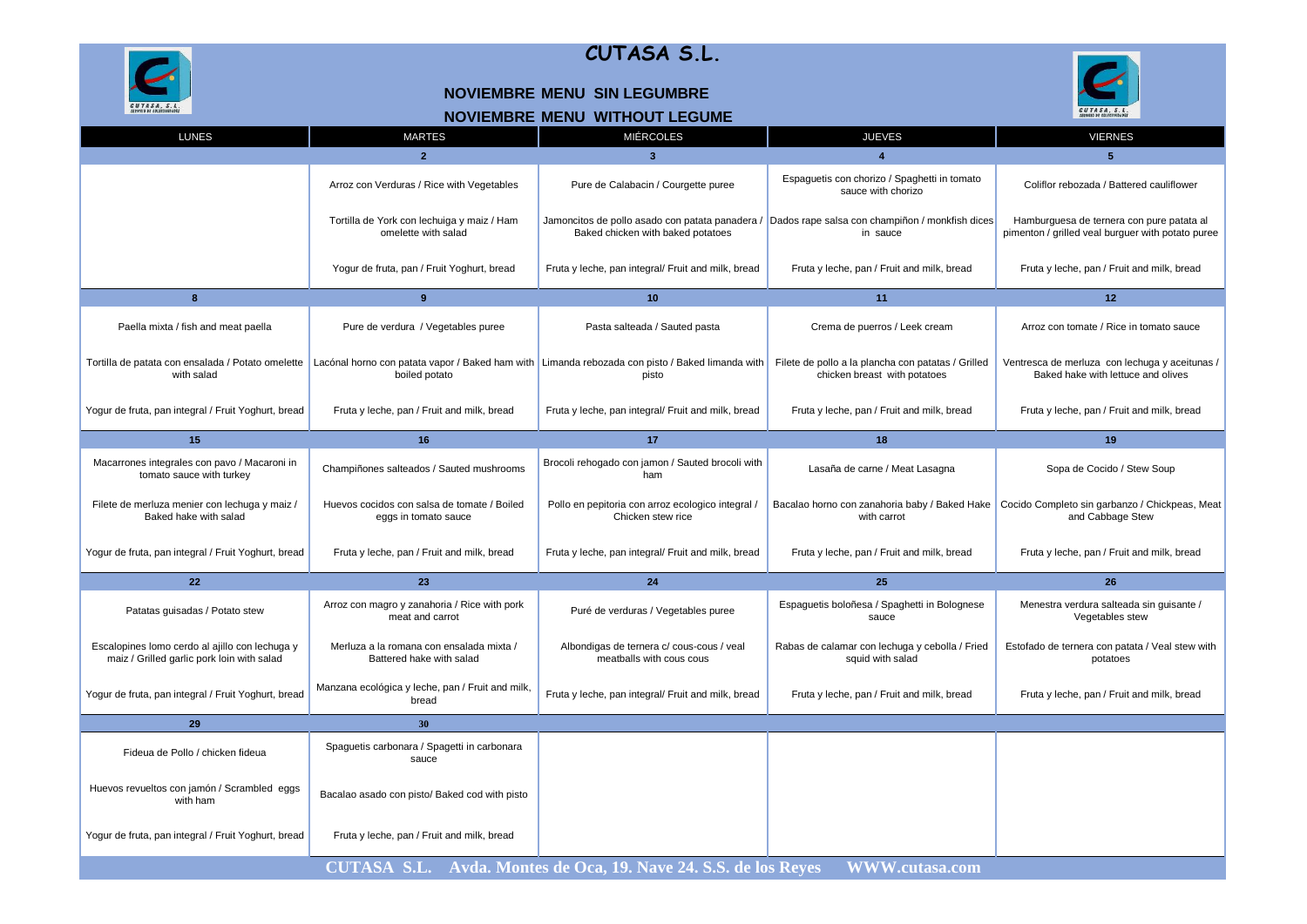

#### **NOVIEMBRE MENU SIN GLUTEN**



## **NOVIEMBRE MENU WITHOUT GLUTEN**

| <b>LUNES</b>                                                                                 | <b>MARTES</b>                                                        | <b>MIÉRCOLES</b>                                                        | <b>JUEVES</b>                                                                                                               | <b>VIERNES</b>                                                                                 |
|----------------------------------------------------------------------------------------------|----------------------------------------------------------------------|-------------------------------------------------------------------------|-----------------------------------------------------------------------------------------------------------------------------|------------------------------------------------------------------------------------------------|
|                                                                                              | $\overline{2}$                                                       | $\overline{3}$                                                          | $\boldsymbol{\Lambda}$                                                                                                      | $\overline{5}$                                                                                 |
|                                                                                              | Arroz con Verduras / Rice with Vegetables                            | Pure de Calabacin / Courgette puree                                     | Espaguetis sin gluten con chorizo / Spaghetti in<br>tomato sauce with chorizo                                               | Coliflor rehogada / sauted cauliflower                                                         |
|                                                                                              | Tortilla de York con lechuiga y maiz / Ham<br>omelette with salad    | Baked chicken with baked potatoes                                       | Jamoncitos de pollo asado con patata panadera / Dados rape salsa con champiñon / monkfish dices<br>in sauce                 | Hamburguesa de ternera con pure patata al<br>pimenton / grilled veal burguer with potato puree |
|                                                                                              | Yogur de fruta, pan / Fruit Yoghurt, bread                           | Fruta y leche, pan integral/ Fruit and milk, bread                      | Fruta y leche, pan / Fruit and milk, bread                                                                                  | Fruta y leche, pan / Fruit and milk, bread                                                     |
| 8                                                                                            | 9                                                                    | 10                                                                      | 11                                                                                                                          | 12                                                                                             |
| Paella mixta / fish and meat paella                                                          | Judías verdes rehogadas / Green beans with<br>boiled potatoes        | Lentejas ecologicas con patata y zanahoria / bio<br><b>Lentils Stew</b> | Crema de puerros / Leek cream                                                                                               | judias asturianas / bean stew asturian style                                                   |
| Tortilla de patata con ensalada / Potato omelette<br>with salad                              | Lacónal horno con patata vapor / Baked ham with<br>boiled potato     | Limanda con pisto / Baked limanda with pisto                            | Filete de pollo a la plancha con patatas / Grilled<br>chicken breast with potatoes                                          | Ventresca de merluza con lechuga y aceitunas /<br>Baked hake with lettuce and olives           |
| Yogur de fruta, pan integral / Fruit Yoghurt, bread                                          | Fruta y leche, pan / Fruit and milk, bread                           | Fruta y leche, pan integral/ Fruit and milk, bread                      | Fruta y leche, pan / Fruit and milk, bread                                                                                  | Fruta y leche, pan / Fruit and milk, bread                                                     |
| 15                                                                                           | 16                                                                   | 17                                                                      | 18                                                                                                                          | 19                                                                                             |
| Macarrones sin gluten con pavo / Macaroni in<br>tomato sauce with turkey                     | Judías blancas guisadas / Beans stew                                 | Brocoli rehogado con jamon / Sauted brocoli with<br>ham                 | Pasta sin gluten con tomate / Pasta in tomato<br>sauce                                                                      | Sopa de Cocido sin gluten / Stew Soup                                                          |
| Filete de merluza menier con lechuga y maiz /<br>Baked hake with salad                       | Huevos cocidos con salsa de tomate / Boiled<br>eggs in tomato sauce  | Pollo en pepitoria con arroz ecologico integral /<br>Chicken stew rice  | Bacalao horno con zanahoria baby / Baked Hake<br>with carrot                                                                | Cocido Completo / Chickpeas, Meat and Cabbage<br><b>Stew</b>                                   |
| Yogur de fruta, pan integral / Fruit Yoghurt, bread                                          | Fruta y leche, pan / Fruit and milk, bread                           | Fruta y leche, pan integral/ Fruit and milk, bread                      | Fruta y leche, pan / Fruit and milk, bread                                                                                  | Fruta y leche, pan / Fruit and milk, bread                                                     |
| 22                                                                                           | 23                                                                   | 24                                                                      | 25                                                                                                                          | 26                                                                                             |
| Lentejas estofadas / Stewed lentils                                                          | Arroz con magro y zanahoria / Rice with pork<br>meat and carrot      | Puré de verduras / Vegetables puree                                     | Espaguetis sin gluten boloñesa / Spaghetti in<br>Bolognese sauce                                                            | Menestra verdura salteada / Vegetables stew                                                    |
| Escalopines lomo cerdo al ajillo con lechuga y<br>maiz / Grilled garlic pork loin with salad | Merluza a la romana con ensalada mixta /<br>Battered hake with salad | with rice                                                               | Albondigas de ternera con arroz / veal meatballs Rabas de calamar plancha con lechuga y cebolla /<br>Fried squid with salad | Estofado de ternera con patata / Veal stew with<br>potatoes                                    |
| Yogur de fruta, pan integral / Fruit Yoghurt, bread                                          | Manzana ecológica y leche, pan / Fruit and milk,<br>bread            | Fruta y leche, pan integral/ Fruit and milk, bread                      | Fruta y leche, pan / Fruit and milk, bread                                                                                  | Fruta y leche, pan / Fruit and milk, bread                                                     |
| 29                                                                                           | 30                                                                   |                                                                         |                                                                                                                             |                                                                                                |
| Arroz de Pollo / chicken rice                                                                | Spaguetis sin huevo carbonara / Spagetti in<br>carbonara sauce       |                                                                         |                                                                                                                             |                                                                                                |
| Huevos revueltos con jamón / Scrambled eggs<br>with ham                                      | Bacalao asado con pisto/ Baked cod with pisto                        |                                                                         |                                                                                                                             |                                                                                                |
| Yogur de fruta, pan integral / Fruit Yoghurt, bread                                          | Fruta y leche, pan / Fruit and milk, bread                           |                                                                         |                                                                                                                             |                                                                                                |
| CUTASA S.L. Avda. Montes de Oca, 19. Nave 24. S.S. de los Reyes<br>WWW.cutasa.com            |                                                                      |                                                                         |                                                                                                                             |                                                                                                |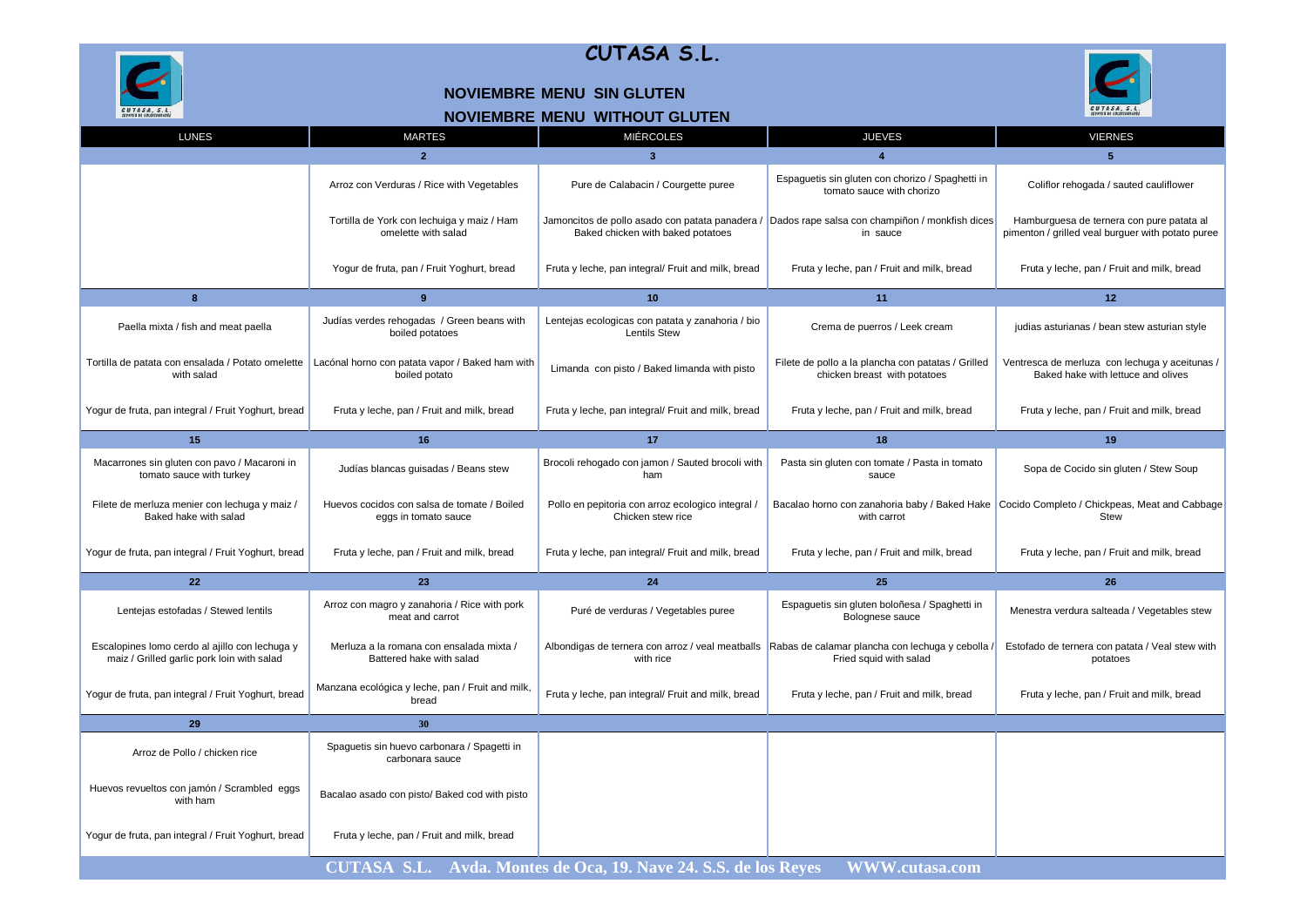

#### **NOVIEMBRE MENU SIN FRUTO SECO**



### **NOVIEMBRE MENU WITHOUT NUTS**

| <b>LUNES</b>                                                                                 | <b>MARTES</b>                                                        | <b>MIÉRCOLES</b>                                                                                         | <b>JUEVES</b>                                                                                               | <b>VIERNES</b>                                                                                 |
|----------------------------------------------------------------------------------------------|----------------------------------------------------------------------|----------------------------------------------------------------------------------------------------------|-------------------------------------------------------------------------------------------------------------|------------------------------------------------------------------------------------------------|
|                                                                                              | $\overline{2}$                                                       | $\overline{\mathbf{3}}$                                                                                  |                                                                                                             | 5                                                                                              |
|                                                                                              | Arroz con Verduras / Rice with Vegetables                            | Pure de Calabacin / Courgette puree                                                                      | Espaguetis con chorizo / Spaghetti in tomato<br>sauce with chorizo                                          | Coliflor rebozada / Battered cauliflower                                                       |
|                                                                                              | Tortilla de York con lechuiga y maiz / Ham<br>omelette with salad    | Baked chicken with baked potatoes                                                                        | Jamoncitos de pollo asado con patata panadera / Dados rape salsa con champiñon / monkfish dices<br>in sauce | Hamburguesa de ternera con pure patata al<br>pimenton / grilled veal burguer with potato puree |
|                                                                                              | Yogur de fruta, pan / Fruit Yoghurt, bread                           | Fruta y leche, pan integral/ Fruit and milk, bread                                                       | Fruta y leche, pan / Fruit and milk, bread                                                                  | Fruta y leche, pan / Fruit and milk, bread                                                     |
| 8                                                                                            | 9                                                                    | 10                                                                                                       | 11                                                                                                          | 12 <sup>2</sup>                                                                                |
| Paella mixta / fish and meat paella                                                          | Judías verdes rehogadas / Green beans with<br>boiled potatoes        | Lentejas ecologicas con patata y zanahoria / bio<br><b>Lentils Stew</b>                                  | Crema de puerros / Leek cream                                                                               | judias asturianas / bean stew asturian style                                                   |
| Tortilla de patata con ensalada / Potato omelette<br>with salad                              | boiled potato                                                        | Lacónal horno con patata vapor / Baked ham with Limanda rebozada con pisto / Baked limanda with<br>pisto | Filete de pollo a la plancha con patatas / Grilled<br>chicken breast with potatoes                          | Ventresca de merluza con lechuga y aceitunas /<br>Baked hake with lettuce and olives           |
| Yogur de fruta, pan integral / Fruit Yoghurt, bread                                          | Fruta y leche, pan / Fruit and milk, bread                           | Fruta y leche, pan integral/ Fruit and milk, bread                                                       | Fruta y leche, pan / Fruit and milk, bread                                                                  | Fruta y leche, pan / Fruit and milk, bread                                                     |
| 15                                                                                           | 16                                                                   | 17                                                                                                       | 18                                                                                                          | 19                                                                                             |
| Macarrones integrales con pavo / Macaroni in<br>tomato sauce with turkey                     | Judías blancas guisadas / Beans stew                                 | Brocoli rehogado con jamon / Sauted brocoli with<br>ham                                                  | Pasta con tomate / Pasta in tomato sauce                                                                    | Sopa de Cocido / Stew Soup                                                                     |
| Filete de merluza menier con lechuga y maiz /<br>Baked hake with salad                       | Huevos cocidos con salsa de tomate / Boiled<br>eggs in tomato sauce  | Pollo en pepitoria con arroz ecologico integral /<br>Chicken stew rice                                   | Bacalao horno con zanahoria baby / Baked Hake<br>with carrot                                                | Cocido Completo / Chickpeas, Meat and Cabbage<br><b>Stew</b>                                   |
| Yogur de fruta, pan integral / Fruit Yoghurt, bread                                          | Fruta y leche, pan / Fruit and milk, bread                           | Fruta y leche, pan integral/ Fruit and milk, bread                                                       | Fruta y leche, pan / Fruit and milk, bread                                                                  | Fruta y leche, pan / Fruit and milk, bread                                                     |
| 22                                                                                           | 23                                                                   | 24                                                                                                       | 25                                                                                                          | 26                                                                                             |
| Lentejas estofadas / Stewed lentils                                                          | Arroz con magro y zanahoria / Rice with pork<br>meat and carrot      | Puré de verduras / Vegetables puree                                                                      | Espaguetis boloñesa / Spaghetti in Bolognese<br>sauce                                                       | Menestra verdura salteada / Vegetables stew                                                    |
| Escalopines lomo cerdo al ajillo con lechuga y<br>maiz / Grilled garlic pork loin with salad | Merluza a la romana con ensalada mixta /<br>Battered hake with salad | Albondigas de ternera c/ cous-cous / veal<br>meatballs with cous cous                                    | Rabas de calamar con lechuga y cebolla / Fried<br>squid with salad                                          | Estofado de ternera con patata / Veal stew with<br>potatoes                                    |
| Yogur de fruta, pan integral / Fruit Yoghurt, bread                                          | Manzana ecológica y leche, pan / Fruit and milk,<br>bread            | Fruta y leche, pan integral/ Fruit and milk, bread                                                       | Fruta y leche, pan / Fruit and milk, bread                                                                  | Fruta y leche, pan / Fruit and milk, bread                                                     |
| 29                                                                                           | 30                                                                   |                                                                                                          |                                                                                                             |                                                                                                |
| Fideua de Pollo / chicken fideua                                                             | Spaguetis carbonara / Spagetti in carbonara<br>sauce                 |                                                                                                          |                                                                                                             |                                                                                                |
| Huevos revueltos con jamón / Scrambled eggs<br>with ham                                      | Bacalao asado con pisto/ Baked cod with pisto                        |                                                                                                          |                                                                                                             |                                                                                                |
| Yogur de fruta, pan integral / Fruit Yoghurt, bread                                          | Fruta y leche, pan / Fruit and milk, bread                           |                                                                                                          |                                                                                                             |                                                                                                |
|                                                                                              |                                                                      | CUTASA S.L. Avda. Montes de Oca, 19. Nave 24. S.S. de los Reyes                                          | <b>WWW.cutasa.com</b>                                                                                       |                                                                                                |